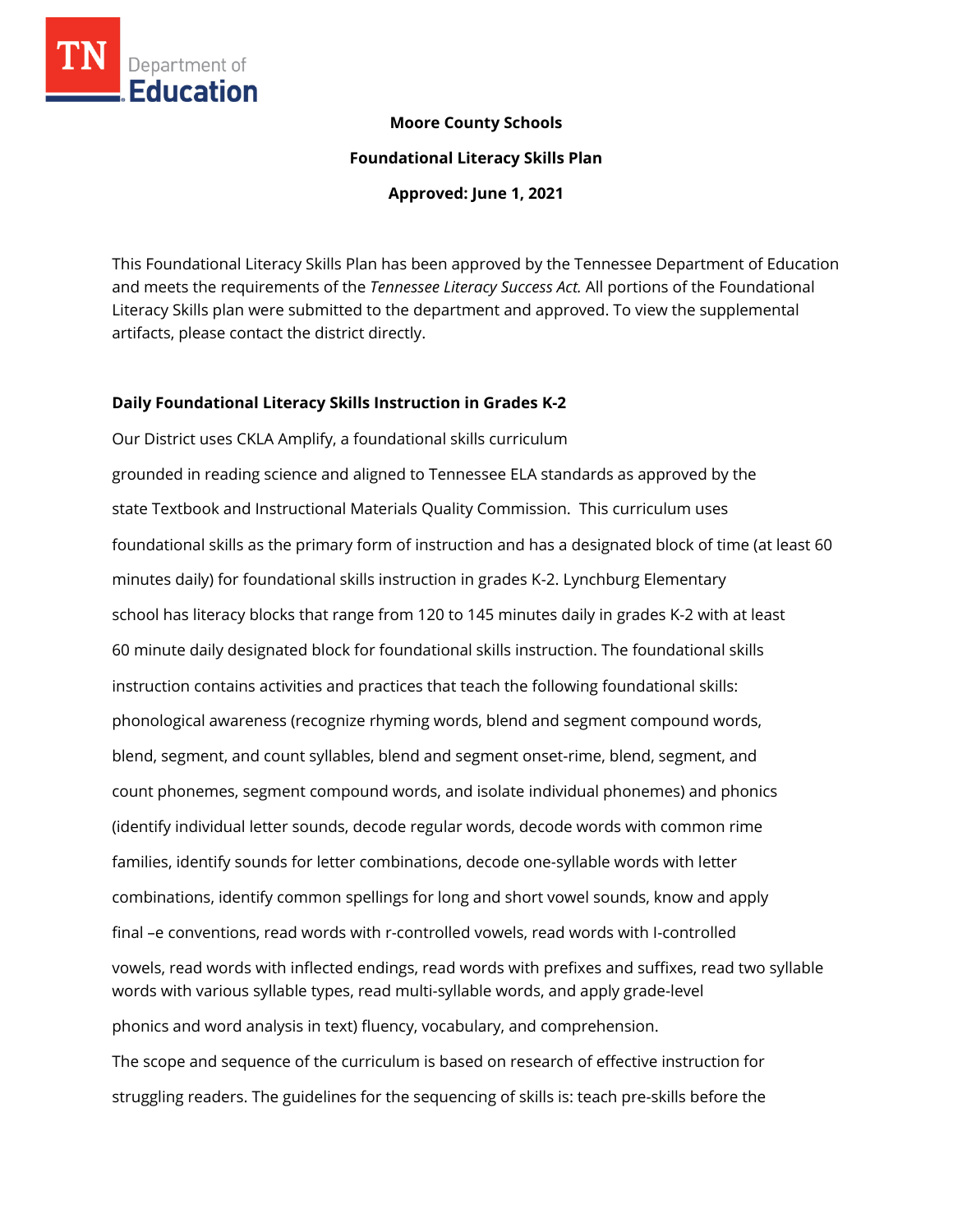Department of **Education** 

new skill or strategy is presented, introduce high-utility skills before less useful ones, introduce easy skills before more difficult ones, separate strategies and information likely to be confused, introduce new information at a realistic rate, and provide adequate practice and review. For example, students learn basic letter-sound correspondences for consonants and vowels and the VCe rule before they are required to decode words with the VCe pattern in them. Our improvements for next year are grounded in the transition from lesson planning to lesson internalization. The adoption of the high quality instructional material has changed how teachers prepare for instruction. Teachers are no longer having to gather resources, they are internalizing the quality material and preparing to implement it in their classroom.

#### **Daily Foundational Literacy Skills Instruction in Grades 3-5**

Our district has an integrated literacy block for grades three through five grounded in reading science aligned to Tennessee ELA standards. The district adopted Amplify's Core Knowledge Language Arts for Grades 3-5. The curriculum materials are selected from those approved by the

state Textbook and instructional Materials Quality Commission. During the integrated ELA block that meets an evidence-based approach to applying foundational skills within daily lessons, our students receive a total of 125 in third grade, 75 minutes

in fourth grade, and at least 70 minutes in fifth grade of ELA instruction. All daily instruction includes components of knowledge-building for about 45 minutes per day and foundational skills instruction that includes fluency, grammar, morphology, spelling, and writing for at least 30 minutes per day. The adopted curriculum also engages students in work around fluency, vocabulary, and comprehension. The fluency, vocabulary, and comprehension skills are not taught in isolation, but are embedded within the lesson to ensure continuity,

cohesion, and connection. Our improvements for next year are grounded in the implementation of the high quality materials and the integration of literacy skills and knowledge. Teachers will be provided

professional development focused on integrated literacy instruction.

### **Approved Instructional Materials for Grades K-2**

Amplify - K-5 Core Knowledge Language Arts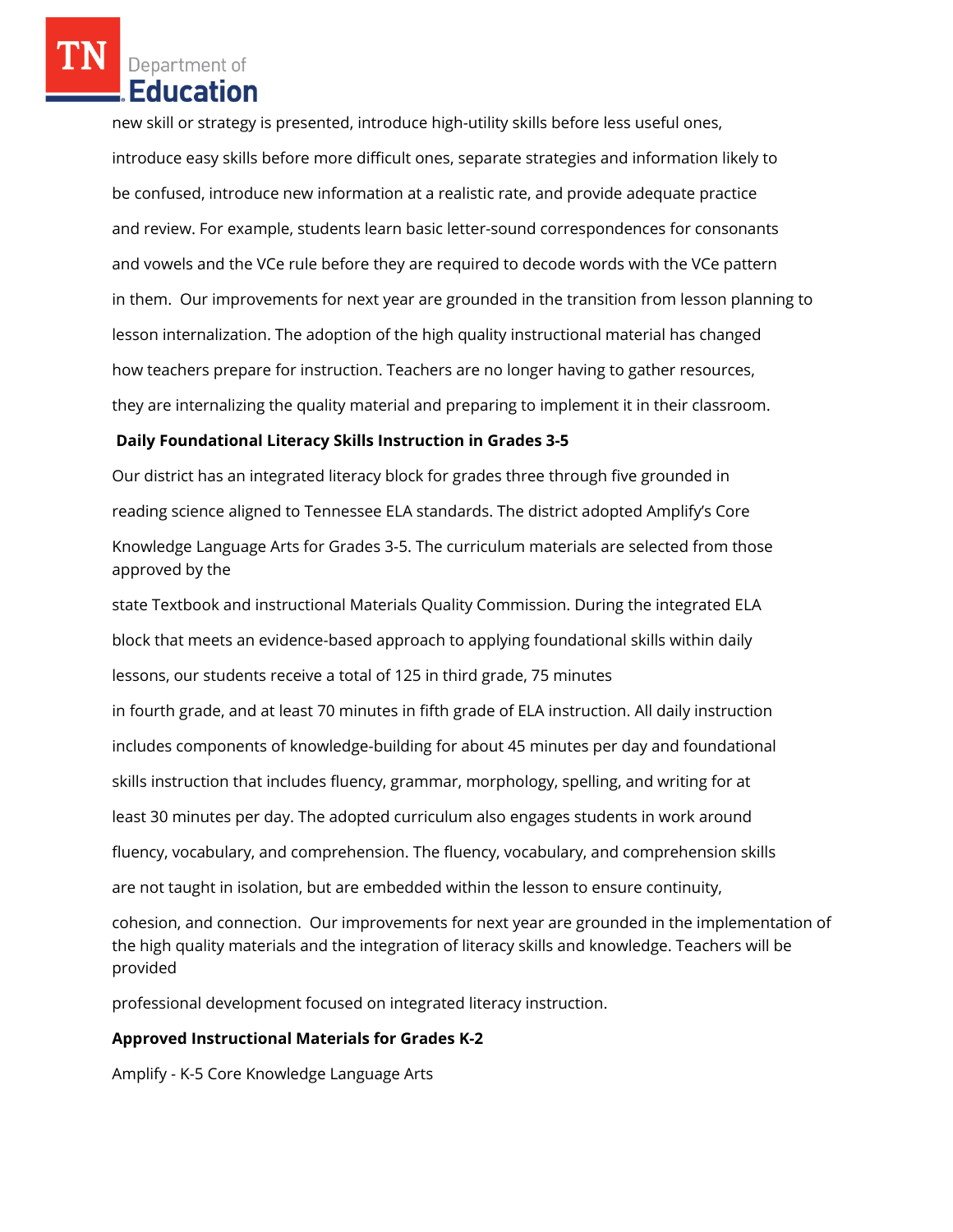Department of **Education** 

#### **Approved Instructional Materials for Grades 3-5**

Amplify - K-5 Core Knowledge Language Arts

# **Universal Reading Screener for Grades K-5. This screener complies with RTI<sup>2</sup>and Say Dyslexia requirements.**

EasyCBM is our universal screener in grades K-5 for benchmarking and progress monitoring and is on the state approved list. EasyCBM complies with RTI2 and Say Dyslexia requirements. The screener is used to assess reading and math in the fall, winter, and spring for grades Kindergarten through 5th grade.

#### **Intervention Structure and Supports**

Lynchburg Elementary School utilizes Spire and My Sidewalks Intervention for

reading intervention in grades K-5 for students either identified at-risk for a significant

reading deficiency or identified with a significant reading deficiency. Universal screening

data as well as student classroom performance, TCAP results, Study Island data, prior intervention outcomes (if

applicable), and teacher observation data is used during RTI Data Team Meetings to

determine placement, intensity, and scheduling of students into Tier III, Tier II, Remediation,

or Enrichment. Students who are placed in Tier IV receive the most intense intervention daily

for at least 45 minutes and are progress monitored every two weeks. Students who are identified and placed in

Tier II and Tier III receive intense intervention daily for at least 30 minutes a day and are progress monitored every two weeks. The universal screener and diagnostic assessment will determine the specific deficit

the student will be provided support and progress monitored on. Students receiving Tier II

or Tier III intervention will be provided a focused intervention on Letter Naming, Letter

Sounds, Phoneme Segmenting, Word Reading Fluency, Passage Reading Fluency, or Reading

Comprehension and Vocabulary. RTI Data Team Meetings will be conducted every 4.5 weeks to evaluate

student progress and either continue the intervention, change the intervention, or change the

Tier placement.

#### **Parent Notification Plan/Home Literacy Reports**

Our district notifies parents in grades K-5 if their child is "at-risk" for or has a significant